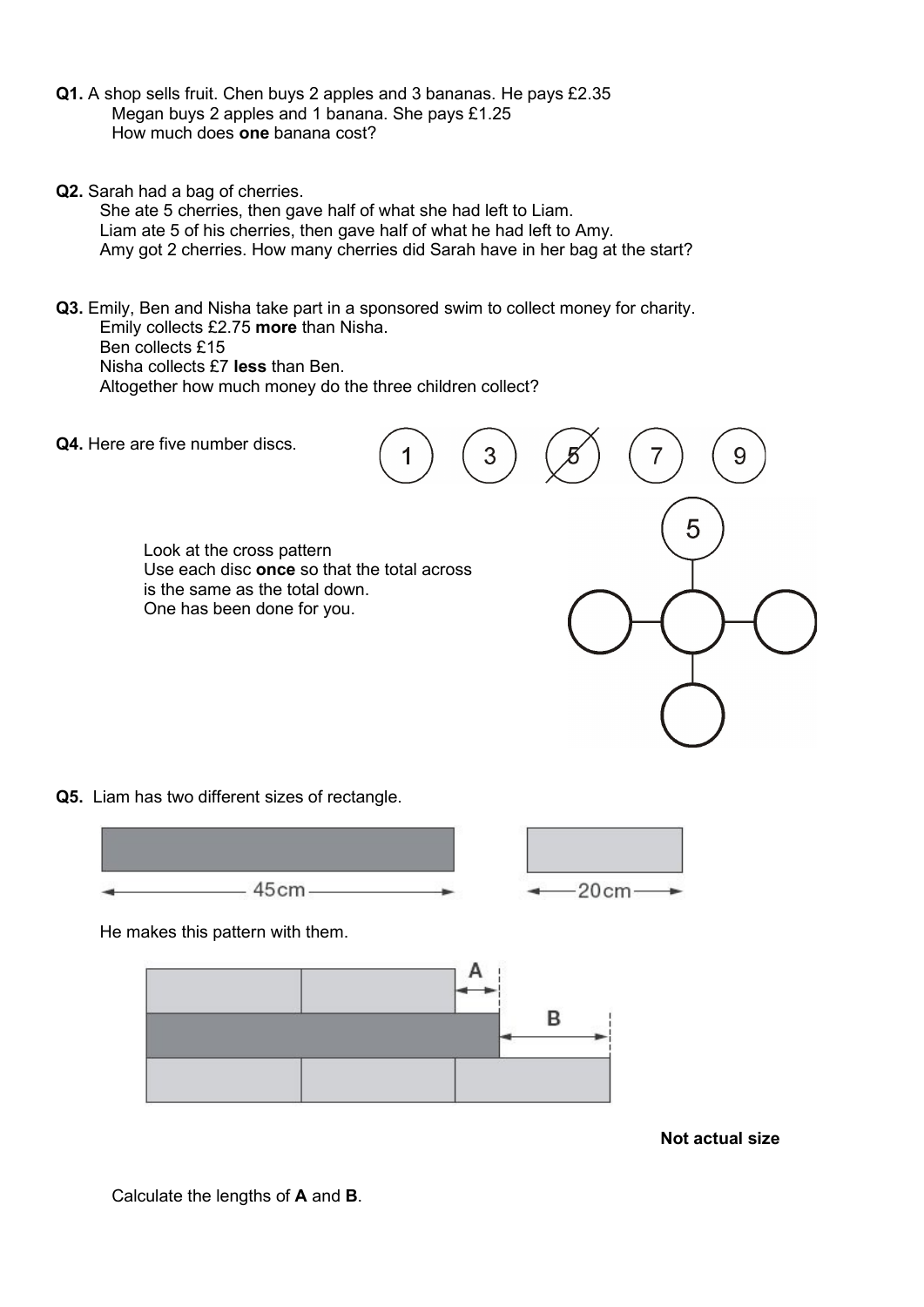Q6. An iced cake costs 10p more than a plain cake. Sarah bought two of each cake.

They cost £1 altogether. What is the cost of an iced cake?

Q7. Amir has three parcels. Parcels A and B together weigh the same as parcel C.



The three parcels weigh 800 grams altogether. Parcel A weighs 250g. How much does parcel B weigh?

Q8. A shop sells food for birds.



Lara has £10 to spend on peanuts. How many bags of peanuts can she get for £10?

 Amir has £20. He wants to buy a bird-feeder and 4 bags of bird seed. How much more money does he need?